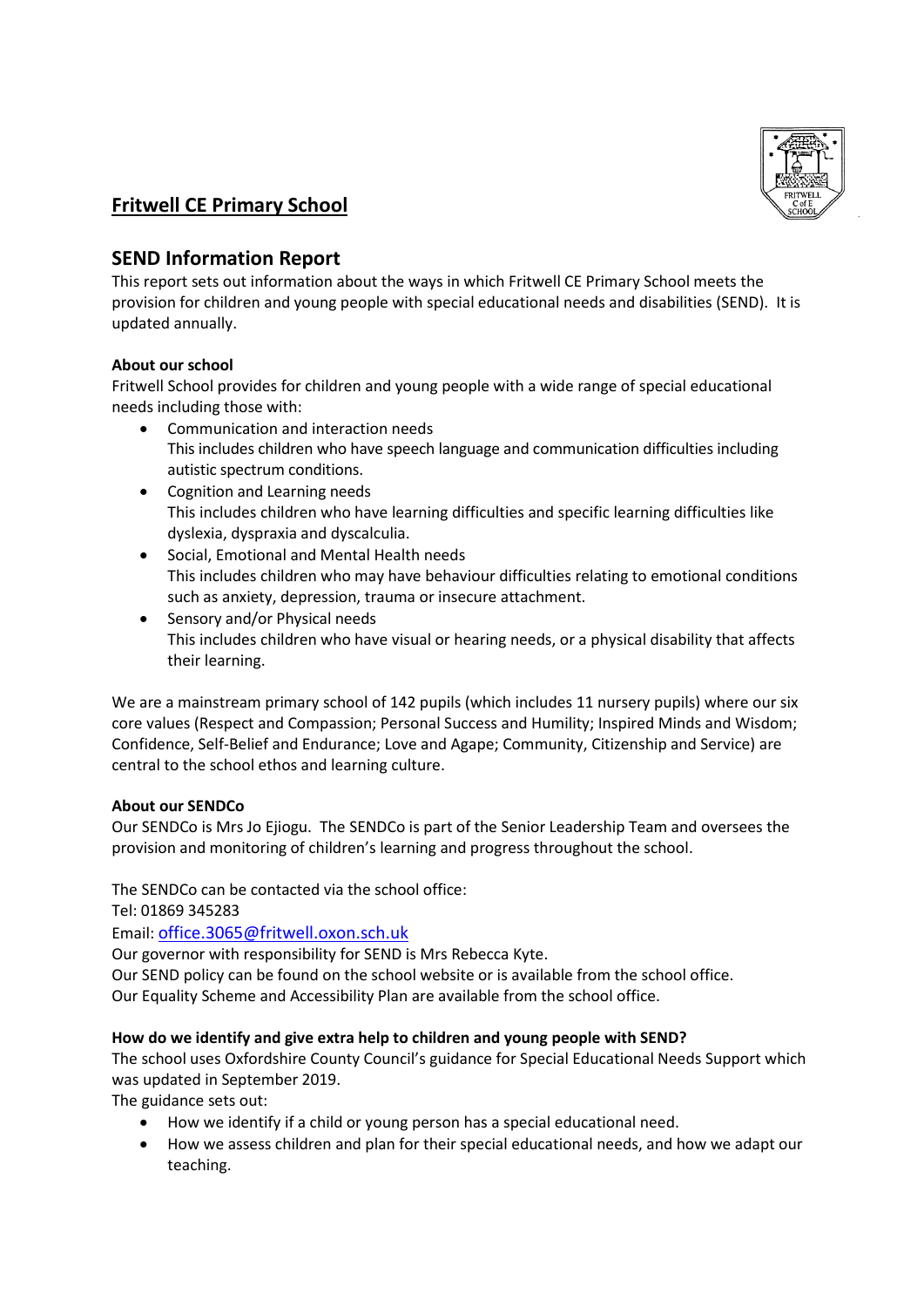- Ways in which we can adapt our school environment to meet each child's needs
- How we review progress and agree outcomes and involve you and your child in this.

Click on the link below to read it:

[https://www.oxfordshire.gov.uk/sites/default/files/file/special-educational](https://www.oxfordshire.gov.uk/sites/default/files/file/special-educational-needs/SEN_guidance_for_early_years_foundation_stage.pdf)[needs/SEN\\_guidance\\_for\\_early\\_years\\_foundation\\_stage.pdf](https://www.oxfordshire.gov.uk/sites/default/files/file/special-educational-needs/SEN_guidance_for_early_years_foundation_stage.pdf)

#### **How do we work with parents and children/ young people?**

The partnership between school and home is important to us at Fritwell School. We work closely with children and young people with SEND and their families to agree outcomes and how we will all work towards these, and then to review progress. We do this by:

- holding termly meetings (or more if necessary) to review pupil progress
- additional meetings in line with parent evening meetings
- scheduled phone calls etc
- ensuring parents are able to speak to class teachers at mutually convenient times regarding any concerns
- during the current Covid restrictions, we have used Microsoft Teams to enable us to meet with parents

Appointments can be made to see class teachers or the SENDCo by contacting the school office.

#### **Adapting the curriculum**

We offer a broad and balanced curriculum for all children and young people including those with SEND. Details are published on the school website. The way we adapt this for children with SEN and disabled children is set out in the School Accessibility Plan. It is available from the school office. Teachers are responsible for the progress of all children. Lessons are differentiated to meet the needs of all learners and to promote independent learning. The school offers many intervention programmes in addition to the core curriculum to boost and support children's learning. These are usually delivered by a teacher or trained TA and are monitored by the SENDCo and Headteacher. These interventions may support a particular aspect of learning such as reading comprehension or maths but we also offer nurture groups and Play Therapy to enable children to develop communication and social skills and increase their self-esteem.

#### **What expertise can we offer?**

Staff training is undertaken in various aspects of SEND according to the needs of the children to ensure that the provision and support given to pupils is appropriate and effective. The training needs of staff are reviewed as part of the CPD process in school. Teaching Assistants are trained to support the particular needs of the children they work with.

We have access to a range of specialist support services including

- Educational Psychology
- SENSS, who support children with communication and language, sensory needs and physical needs
- Child and Adolescent Mental Health Services (CAMHS)
- Therapy Services
- Early Intervention (LCSS)
- Children's Social Care
- Home School Link Worker

Information about these services and the Local Offer can be found on the Oxfordshire County Council SEND web pages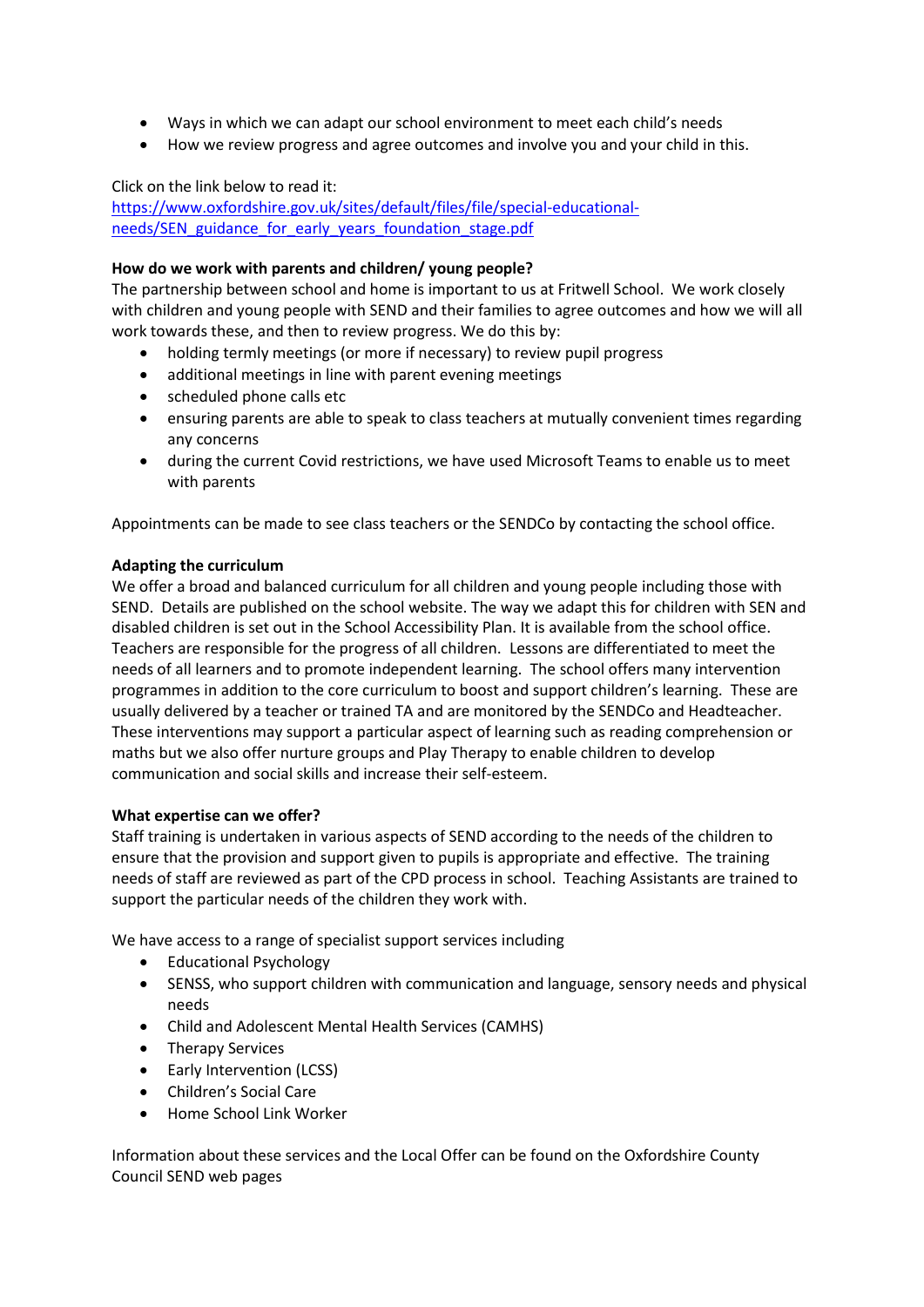## [https://www.oxfordshire.gov.uk/cms/public-site/special-educational-needs-and-disability](https://www.oxfordshire.gov.uk/cms/public-site/special-educational-needs-and-disability-local-offer)[local-offer](https://www.oxfordshire.gov.uk/cms/public-site/special-educational-needs-and-disability-local-offer)

We always discuss the involvement of specialist SEND services with parents first to obtain consent. We also work with other services and organisations that are involved with a family, with the family's permission.

## **How do we know if SEND provision is effective?**

The progress of all children/young people is tracked throughout the school through the use of Milestones.

In addition, for children/young people with SEND we regularly review progress towards agreed outcomes through the use of provision maps. We assess whether the support that's been in place has made a difference and what we need to do next. We evaluate this progress against age related expectations and our school tracking system (Milestones).

Intervention programmes for groups of children are reviewed, developed and improved as necessary to support the needs of the pupils.

Information about how the governing body evaluates the success of the education that is provided for pupils with SEND is contained in the governors' annual SEND report.

## **How are children and young people with SEND helped to access activities outside of the classroom?**

All children and young people are included in activities and trips following risk assessments where needed and in accordance with duties under the Equalities Act 2010. We talk to parents and young people when planning trips so that everyone is clear about what will happen.

There is information about activities and events for disabled children and those with SEND in Oxfordshire in the Family Information Directory:

<http://fisd.oxfordshire.gov.uk/kb5/oxfordshire/fsd/disabilities.page>

Oxfordshire's accessibility strategy can be read at:

[https://schools.oxfordshire.gov.uk/cms/sites/schools/files/folders/folders/documents/SEN/guidance/](https://schools.oxfordshire.gov.uk/cms/sites/schools/files/folders/folders/documents/SEN/guidance/SchoolsAccessibilityStrategy.pdf) [SchoolsAccessibilityStrategy.pdf](https://schools.oxfordshire.gov.uk/cms/sites/schools/files/folders/folders/documents/SEN/guidance/SchoolsAccessibilityStrategy.pdf)

## **What do we do to support the wellbeing of children with SEND?**

All children have the opportunity to share their views through their school council representatives (Primary Leadership Team). We listen to the views of children/young people with SEND by talking to them at review times about their learning and wellbeing. We take bullying very seriously. We help to prevent bullying of children/young people with SEND by following our school behaviour policy and anti-bullying policy, by having regular collective worship themes around the issues of respecting and valuing all and by raising issues within PSHE lessons. We also have a dedicated week linked to antibullying. Our Home School Link Worker supports individual children and families and offers Play Therapy along with support in other areas such as parenting using the Family Links approach.

## **Joining the school and moving on**

We encourage all new children to visit the school before starting. For children/ young people with SEND, we can offer additional transition days where necessary to allow children to feel familiar with the school before coming full time.

We begin to prepare young people for transition into the next stage of their education by holding transition meetings with secondary schools and completing transition activities related to moving on. In some instances, a TA can accompany a child to their secondary school to help with settling in.

#### **Who to contact**